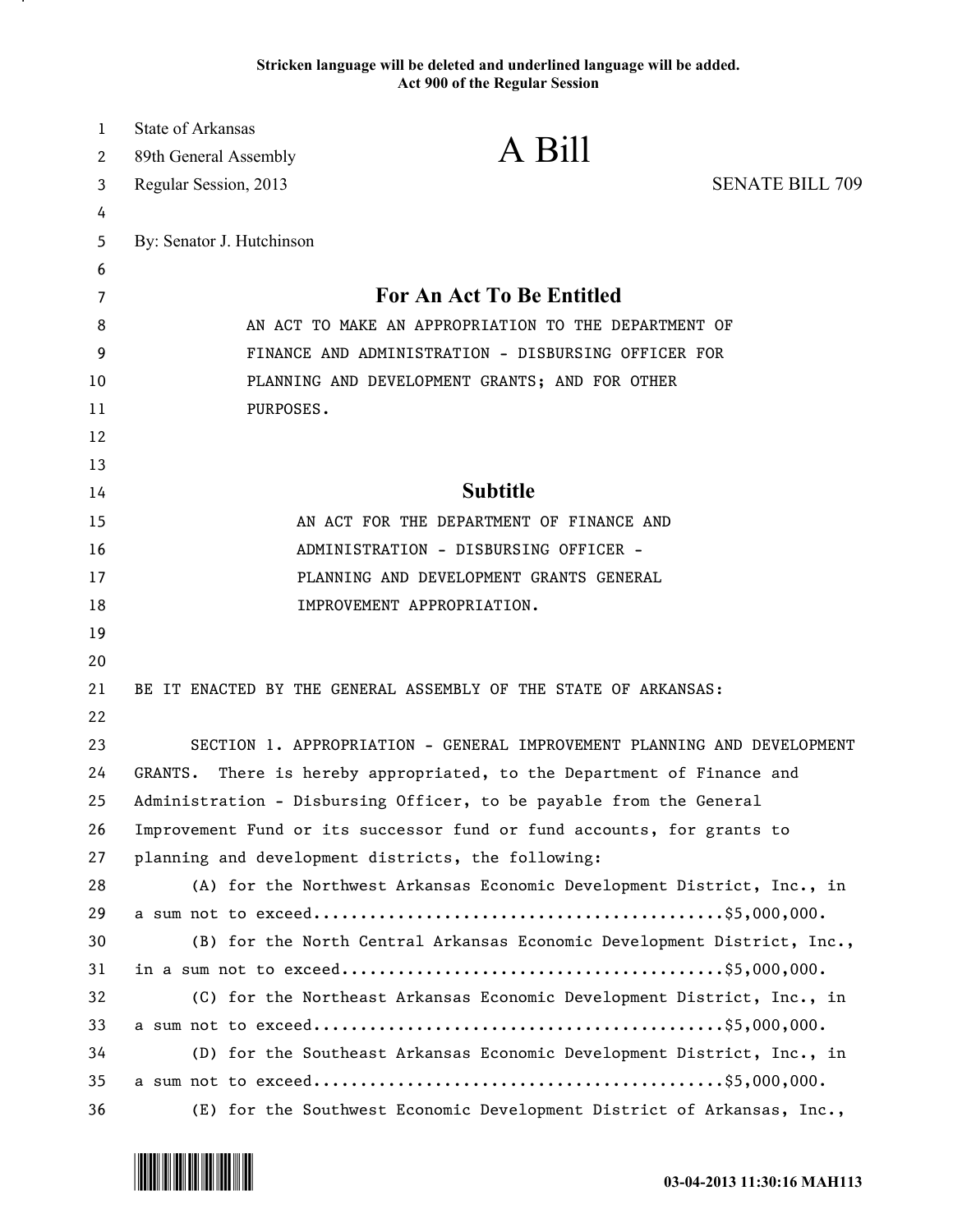in a sum not to exceed.........................................\$5,000,000. (F) for the Western Arkansas Economic Development District, Inc., in a sum not to exceed..............................................\$5,000,000. (G) for the West Central Arkansas Economic Development District, Inc., in a sum not to exceed.........................................\$5,000,000. (H) for the Central Arkansas Economic Development District, Inc., in a sum not to exceed..............................................\$5,000,000. SECTION 2. SPECIAL LANGUAGE. NOT TO BE INCORPORATED INTO THE ARKANSAS

 CODE NOR PUBLISHED SEPARATELY AS SPECIAL, LOCAL AND TEMPORARY LAW. Notwithstanding any other rules, regulations or provision of law to the contrary the appropriations authorized in this Act shall not be restricted by 13 requirements that may be applicable to other programs currently administered. New rules and regulations may be adopted to carry out the intent of the General Assembly regarding the appropriations authorized in this Act.

 SECTION 3. DISBURSEMENT CONTROLS. (A) No contract may be awarded nor obligations otherwise incurred in relation to the project or projects described herein in excess of the State Treasury funds actually available therefor as provided by law. Provided, however, that institutions and agencies listed herein shall have the authority to accept and use grants and donations including Federal funds, and to use its unobligated cash income or funds, or both available to it, for the purpose of supplementing the State Treasury funds for financing the entire costs of the project or projects enumerated herein. Provided further, that the appropriations and funds otherwise provided by the General Assembly for Maintenance and General Operations of the agency or institutions receiving appropriation herein shall not be used for any of the purposes as appropriated in this act. (B) The restrictions of any applicable provisions of the State Purchasing Law, the General Accounting and Budgetary Procedures Law, the Revenue Stabilization Law and any other applicable fiscal control laws of this State and regulations promulgated by the Department of Finance and Administration, as authorized by law, shall be strictly complied with in disbursement of any funds provided by this act unless specifically provided otherwise by law. 

SECTION 4. LEGISLATIVE INTENT. It is the intent of the General